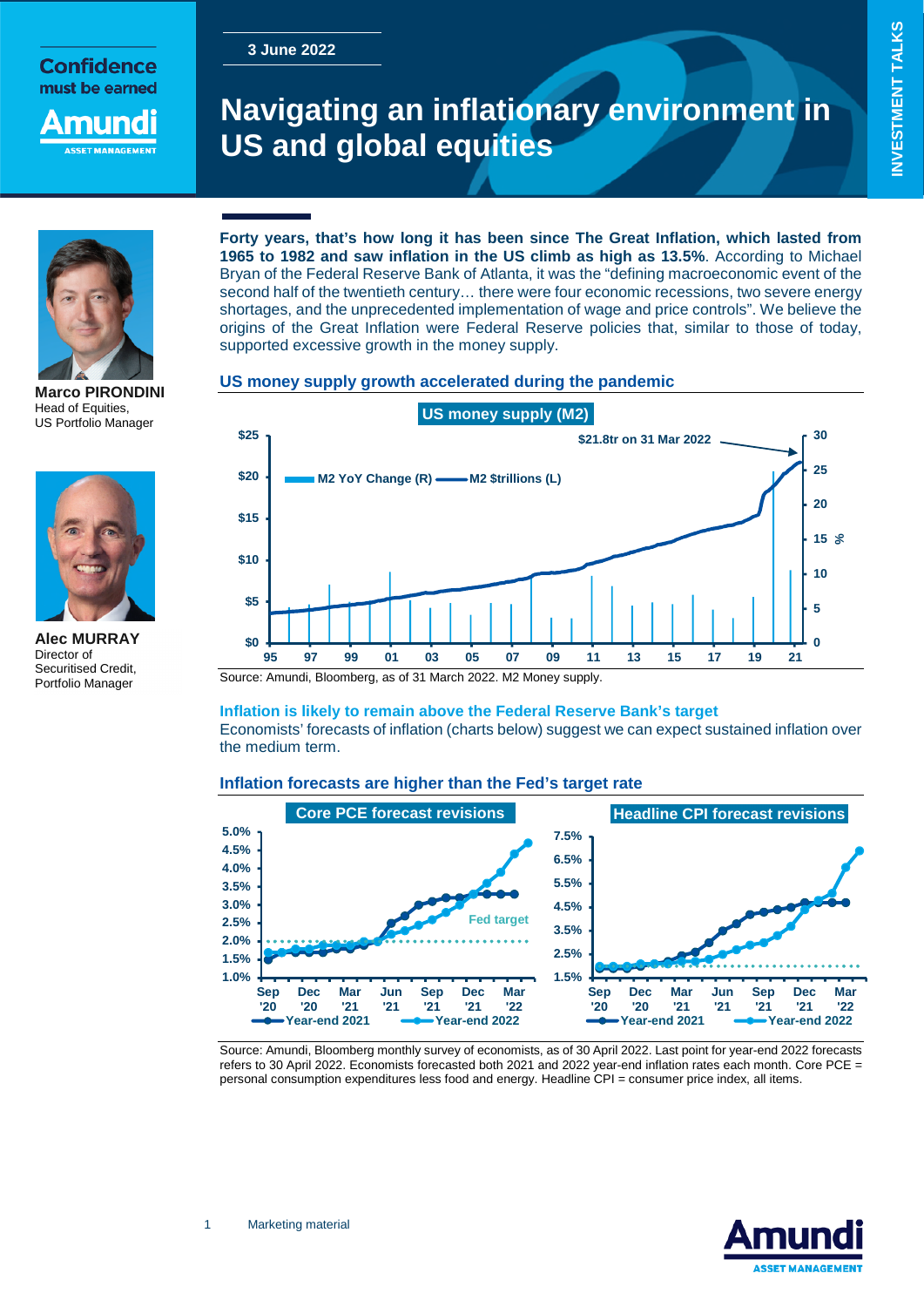We believe inflation may remain above the Fed's stated target of 2% for three reasons:

1. **The US has a labour shortage**. A sharp rebound in economic growth, combined with an ageing population and the early retirements taken during the pandemic, have limited the availability of labour. As a result, wages rose 4% last year, the highest increase in two decades.

*"There are structural reasons to believe inflation may persist."*



Source: Amundi, Bloomberg, as of 30 April 2022. JOLTS are Total US Job openings.

- 2. **There is a renewed global focus on energy security, food security and defence due to the Russia-Ukraine conflict**. Germany, for example, announced it would speed up the construction of liquefied natural gas (LNG) terminals to lessen its dependence on Russian natural gas, as well as increase defence spending to 2% of GDP, as per its NATO obligation. Food and fertiliser prices are at all-time highs (source: Bloomberg).
- 3. **China is no longer exporting deflation**. For years China has been a source of lowcost goods, accounting for 18.6% of US imports in 2020, according to the Office of the US Trade Representative. Due to low birth rates, however, China's working-age population has peaked, according to Business Insider. We believe that the declining labour force will result in higher export prices to the US. Economic and political tensions may also contribute to a reshoring of manufacturing to North America, potentially adding to the US labour shortage.

#### **Investment implications: fundamentals and valuation come into focus**

If inflation persists, and we think it will, the types of stocks that are likely to do well are unlikely to be the ones that have performed well in recent years. We suggest the following path forward in equities:

| What worked in the<br>pandemic | What we think will work in a<br>post-pandemic environment |
|--------------------------------|-----------------------------------------------------------|
| Future potential               | <b>Present fundamentals</b>                               |
| Pay any price                  | Pay the right price                                       |
| US                             | Global                                                    |

Source: Amundi, April 2022.

#### **(1) From the** *future* **to the** *present*

In the first year of the pandemic, the Goldman Sachs Non-Profitable Technology Index quintupled. 1 Certain social networking companies soared, as people connected largely through social media in a stay-at-home environment. Investors were willing to look past near-term

<span id="page-1-0"></span>1 18 March 2020 to 12 February 2021.



*"Non-profitable tech stocks are under siege as interest rates rise."*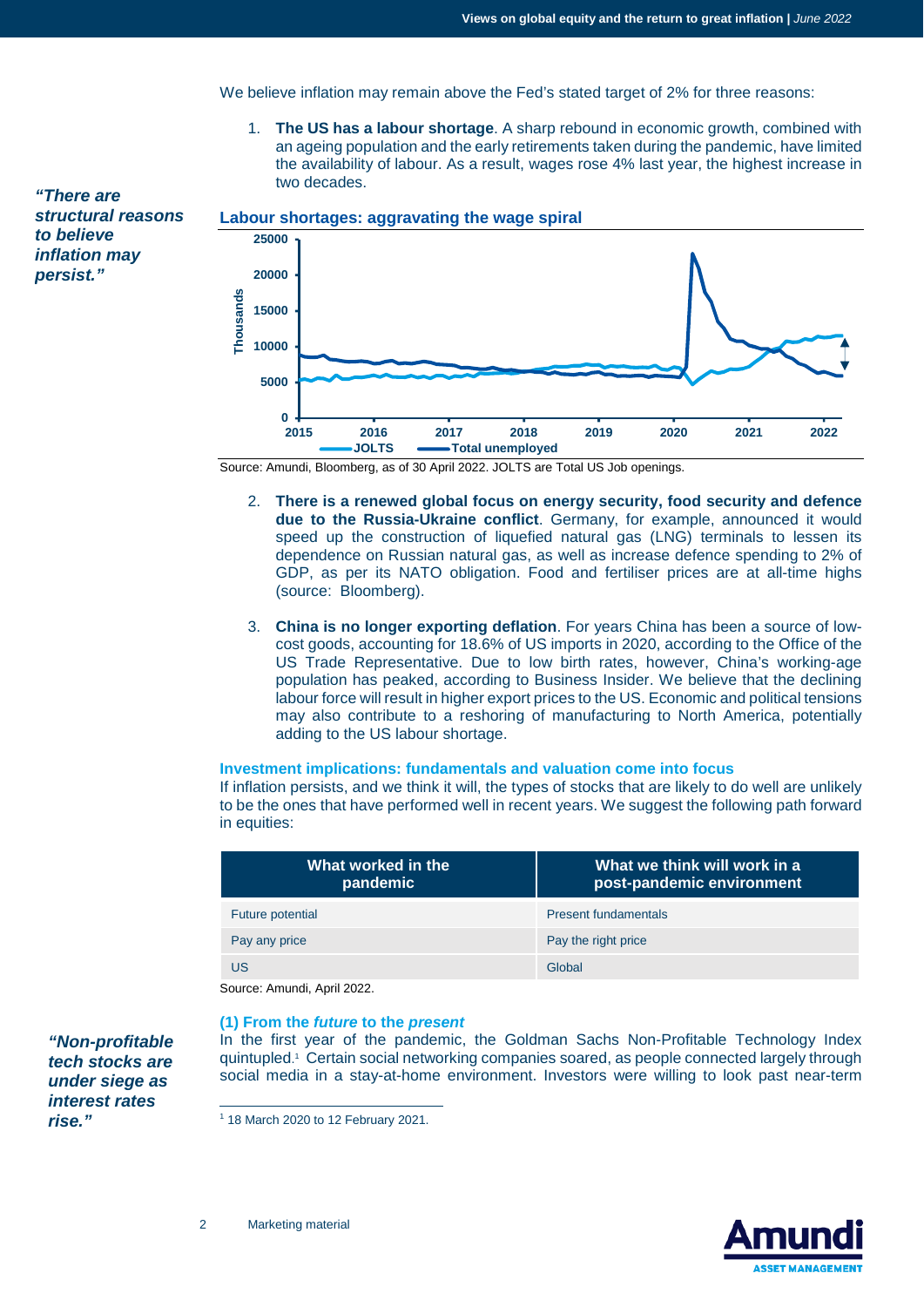fundamentals (a lack of meaningful revenue or earnings) to future potential. Interest rates plummeted, further supporting gains in long duration assets, which benefitted from a low cost of capital.

**What a difference a year makes**. An economic recovery, coupled with sharply higher interest rates, has made shorter duration stocks (companies earning money) more attractive and longer duration assets something to avoid (see the decline in the index below in 2022). **In this environment, we believe investors could reward companies based more on their current fundamentals rather than on their earnings potential in the distant future.**





Source: Amundi, Bloomberg, as of 4 May 2022. The Goldman Sachs Non-Profitable Tech basket consists of nonprofitable US listed companies in innovative industries. Tech is defined quite broadly to include new economy companies across GICS industry groupings. The basket is optimised for liquidity with no name initially weighted greater than 4.65%.

#### **(2) From paying** *any* **price to paying the** *right* **price**

As shown below, the highest annualised returns in the S&P 500 for the five-year period ended 31 December 2021 were the stocks in the most expensive P/E quintile (22x P/E and higher). Year-to-date to 3 June, the most expensive P/E quintile stocks have been the worst performers, returning -21.61%. The best performing stocks YTD have been those in the least expensive quintile, which returned 7.09%.



**US equity valuations driving repricing: S&P 500 returns by P/E quintile** 

Source: Amundi Institute, Bloomberg, Factset, as of 3 June 2022. SPX Index for 2016 to 2021 refers to the compounded annual growth rate for the period 31 December 2016 to 31 December 2021.



*"Cheaper stocks have outperformed so far in 2022, reversing a fiveyear trend."*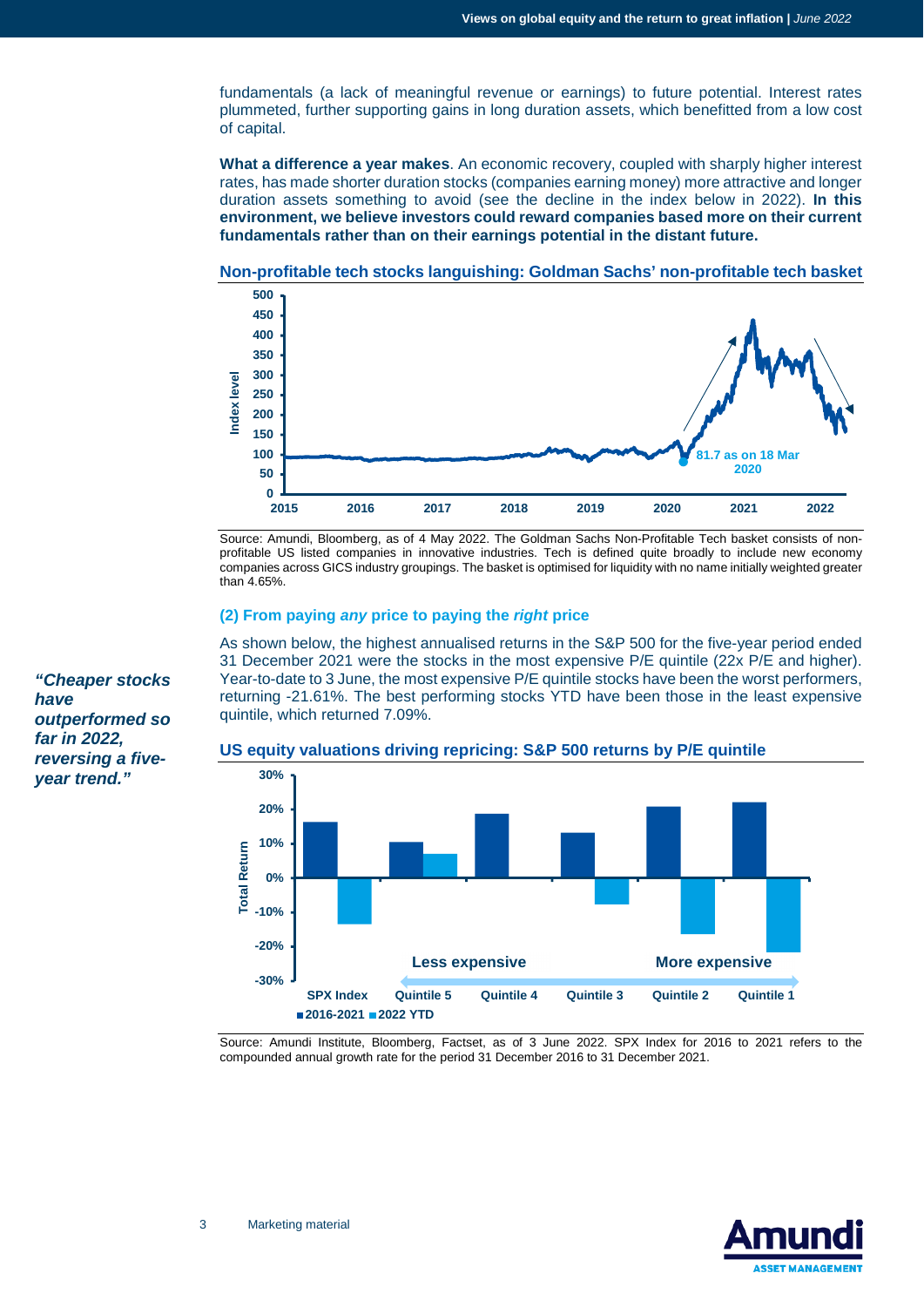## **Value may continue to outperform growth**

If investors continue to favour stocks with lower valuations – and we believe they will in a higher interest rate environment – value may continue to outperform growth. As shown below, value stocks currently trade at a higher-than-average price/earnings multiple discount to growth stocks. We believe this discount will narrow.

*"Value stocks trade at a widerthan-normal discount to growth."* 

### **Value's P/E multiple discount is wider than average by historical standards**



Source: Amundi, Bloomberg, as of 30 April 2022. Averages since 31 December 1996. P/E of Russell 1000 Value Index and Russell 1000 Growth Index shown above. Forward price/earnings ratio (P/E) is the current price of a stock divided by the consensus analyst estimates for one-year projections of its earnings per share.

### **(3) Concentration risks underscore the need for active management: S&P 500's recent performance is concentrated in a handful of stocks**



# **S&P returns with and without top five holdings – 31 Dec 2019 to 29 Apr 2022**

Source: Amundi, Factset. Last data point 29 April 2022. S&P 500 is a commonly used measure of the broad US stock market. Securities listed are not meant to represent any current or future holding of an Amundi portfolio, and should not be considered recommendations to buy or sell any security. Top five holdings: Alphabet, Amazon, Apple, Meta Platforms and Microsoft.

The stay-at-home environment during the pandemic favoured mega-cap technology-related companies, which benefitted from an increase in online purchases and the use of technology. As of year-end 2021, the largest five stocks represented 23% of the S&P 500 Index, which is the highest level of index concentration ever.

**The relative performance of these five stocks in 2022, however, has begun to wane**. We believe this trend will continue in the coming years as growth for the largest companies matures, regulation increases and investors look elsewhere for returns. Active managers that

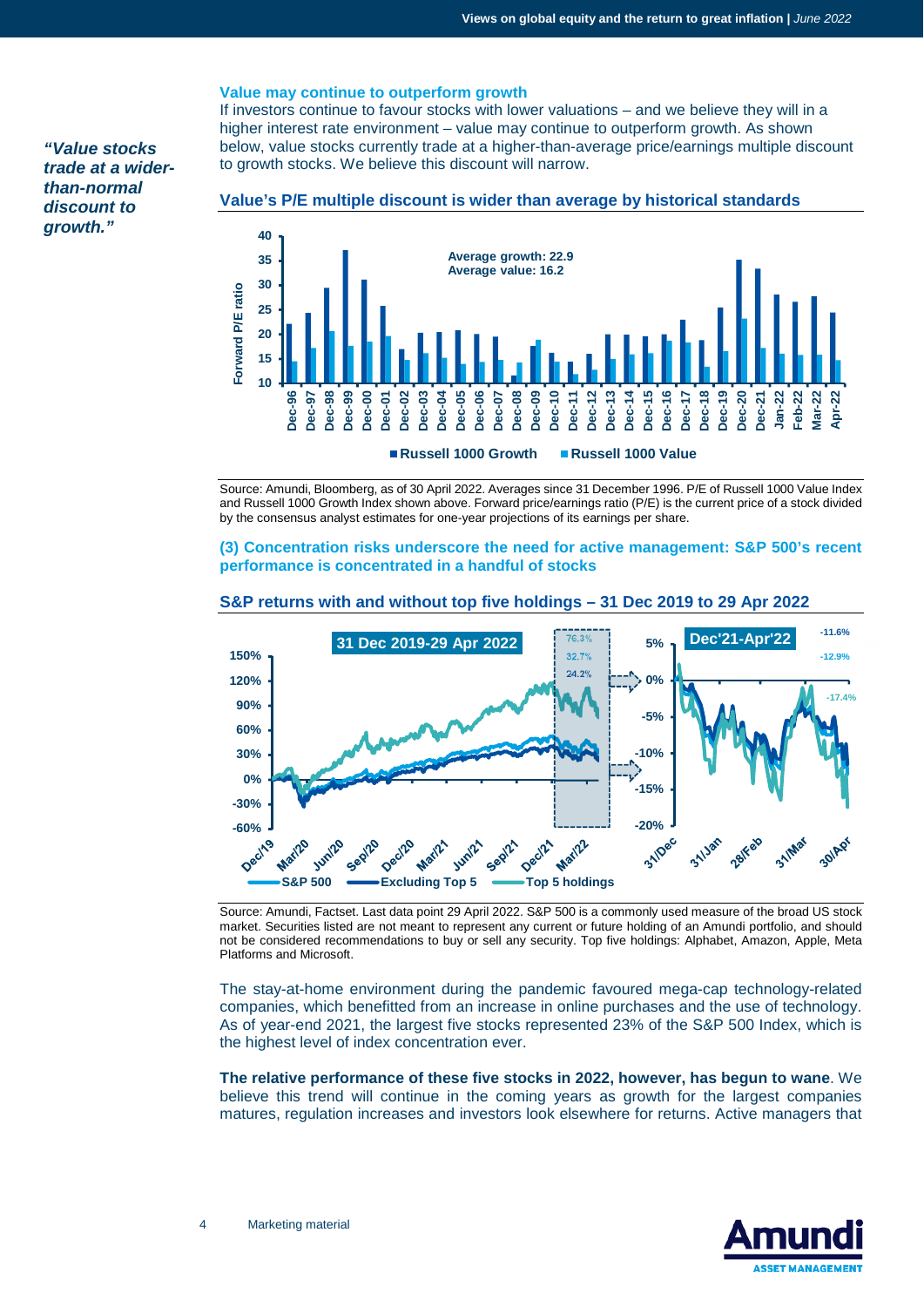are underweight the largest stocks in their indices should benefit from this trend. For historical context, the last time the concentration in the S&P 500 Index fell precipitously was after the dot.com bubble burst. The percentage of active managers that outperformed from 2000-2002 was above 60% each year. We believe the next few years may follow a similar pattern, making it perhaps the best time to invest with active managers in more than 15 years.

#### **(4) From** *US* **to** *Global*

For years, US stock market returns have largely dominated global stock market returns, but this dominance has come with a progressively higher price tag. As of the beginning of May 2022, US equities, as measured by the forward price/earnings ratio of the S&P 500, traded at a 40% premium to international equities (18.2x earnings vs.13.0x earnings, respectively).

*"Regional markets outside the US are trading below their longterm P/E averages."* 

#### **Non-US equity markets trading at a discount to their 10-year average**



Source: Bloomberg, as of 2 May 2022. P/E for Taiwan as of 29 April 2022. S&P 500 for US. MSCI for all others. Price/earnings ratio is a valuation measure of expensiveness using a stock's price divided by its per share earnings. Forward P/E represents analyst consensus estimates of that measure over the next 12 months.

While most non-US countries are trading below their long-term P/E averages, the US is currently very close to its 10-year historical average. In addition to the stark valuation difference between US and non-US markets, there is another potential catalyst for non-US stocks to outperform. **The catalyst could be a continuation of the style rotation from growth to value, driven by sustained inflation and higher interest rates.** If these conditions persist, the composition of international indices (see table) – which are more heavily weighted towards value sectors such as financials and less towards growth sectors such as information technology – may help them outpace US markets. Maintaining significant exposure to US markets is critical, however, in our view given the relative stability of US earnings streams during periods of economic stress.

| Indices            | Tech weight % | <b>Financials weight %</b> |
|--------------------|---------------|----------------------------|
| <b>S&amp;P 500</b> | 27.2          | 11.0                       |
| <b>MSCI EAFE</b>   | 8.2           | 17.5                       |

Source: Bloomberg, as of 30 April 2022.